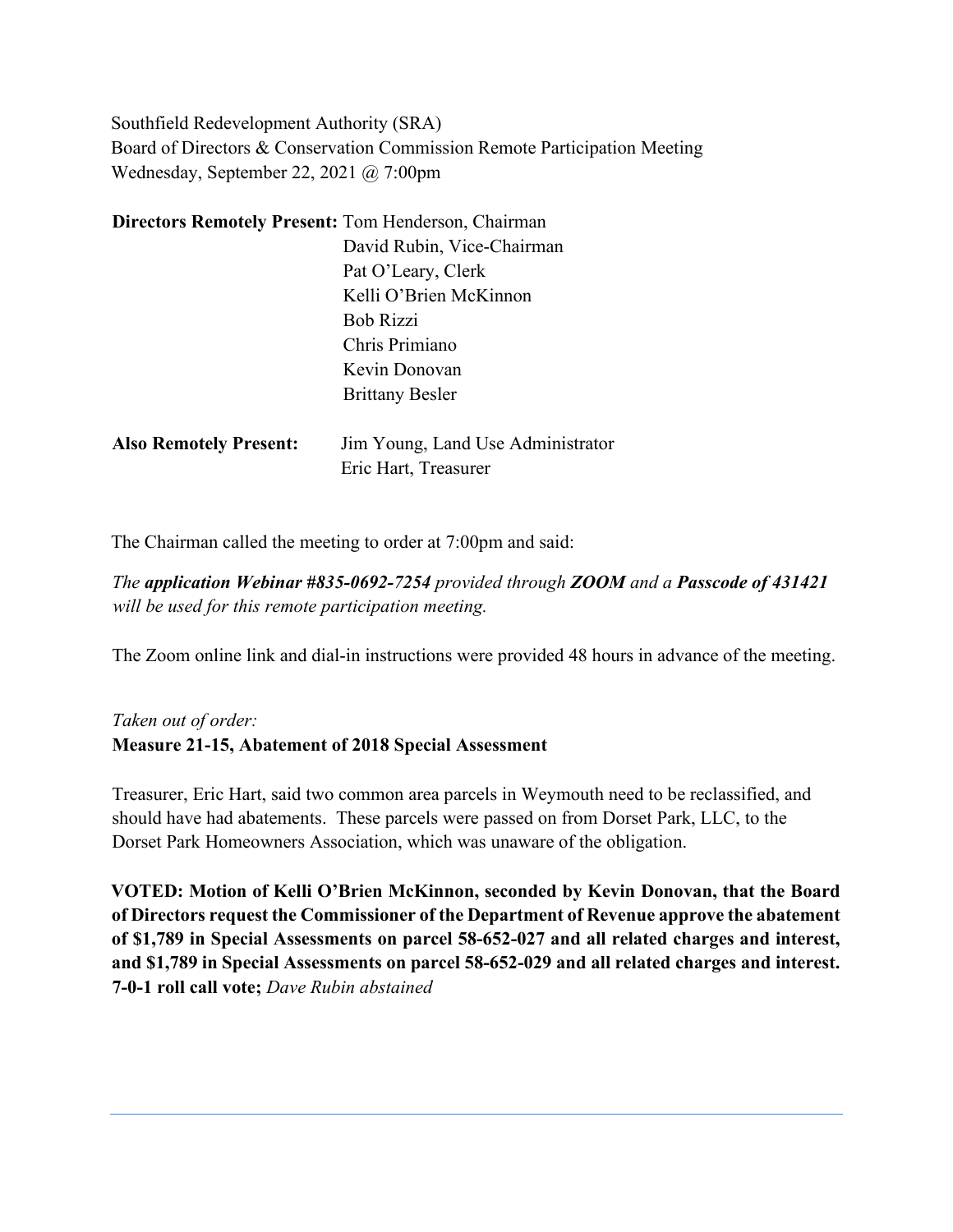## **Measure 21-14, FOST 6A-2, FOST 6B-1 and FOST 6B-3 Closing**

Closing documents for the transfer of approximately 23 acres from U.S Navy to Southfield Redevelopment Authority. Attending the remote hearing was Greg Preston, Director, BRAC PMO East.

Mr. Preston said the Navy is ready to transfer the property prior to September 30, 2021.

Mr. Young said the standard resolutions will be part of the closing documents. He stated there are still 75 acres owned by the Navy, remaining to be transferred.

#### *Public comments*

Mary Parsons of Rockland asked for a timeline for transfer of the parcel that contains the solvent release area; Mr. Preston said hopefully FY22, but could shift to FY23.

## **VOTED: Motion of Kelli O'Brien McKinnon, seconded by Kevin Donovan:**

#### RESOLVED:

That, pursuant to the Agreement for the Purchase of Real Property dated November 15, 2011, as amended by the First and Second Amendment, the Authority is authorized to acquire the FOST 6A-2, FOST 6B-1, and FOST 6B-3 Parcels from the United States of America, acting by and through the Department of the Navy, and to accept deeds and other instruments of conveyance to the Authority by the Navy conveying the FOST 6A-2, FOST 6B-1 and FOST 6B-3 Parcels and related rights and property in connection therewith.

## RESOLVED:

That, the Chairman of the Board of Directors acting individually, be and hereby is authorized and directed, in the name and on behalf of the Authority: (a) to sign, acknowledge if deemed advisable and deliver such documents, the execution thereof by the signer on behalf of the Authority conclusively to evidence that the provisions thereof are satisfactory to the Authority and that such documents so executed are the documents hereby authorized, (b) to accept delivery of those documents necessary to effectuate the transactions contemplated by the foregoing resolutions, and (c) to take such other actions as the respective officer so acting shall, as conclusively evidenced by his doing any of the things or taking any of the actions hereby authorized, deem necessary or desirable to be done or taken to carry out the transactions contemplated by the foregoing resolutions.

#### **8-0-0 unanimous roll call vote**